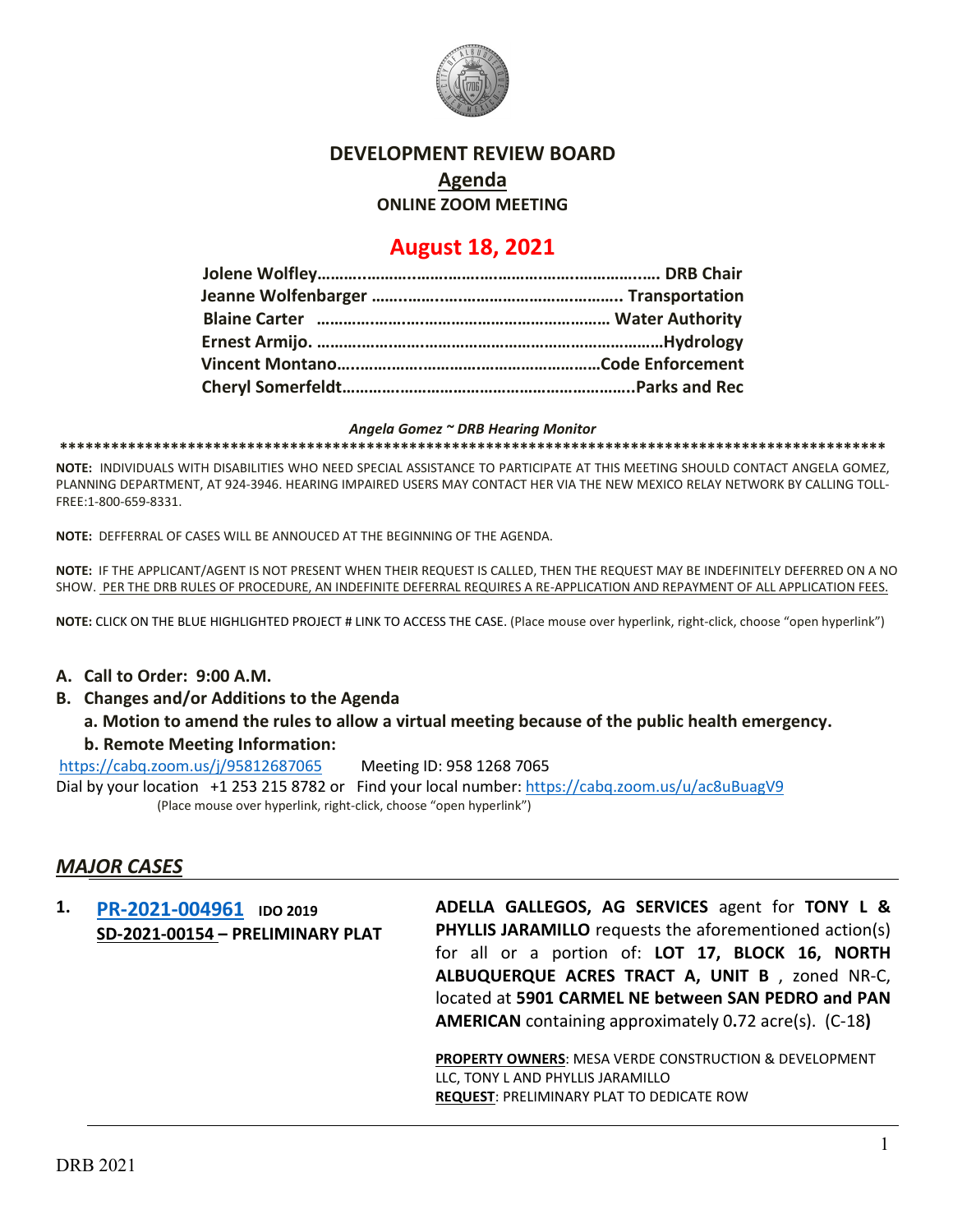| 2. | PR-2020-004138 IDO IDO 2019<br>SI-2021-00574- SITE PLAN DRB                                    | JEEBS AND ZUZU LLC agent for MESA APARTMENTS LLC<br>requests the aforementioned action(s) for all or a portion<br>of: TRACT A-4, MESA DEL SOL INNOVATION PARK zoned<br>PC, located on UNIVERSITY BLVD and BOBBY FOSTER RD SE<br>containing approximately $14.45$ acre(s). $(R-15 \& R-16)$<br>[Deferred from 5/19/21, 5/26/21, 6/23/21, 7/14/21, 7/28/21]<br>PROPERTY OWNERS: MESA APARTMENTS LLC/MDS INVESTMENTS LLC<br>REQUEST: SITE PLAN DRB FOR 318 UNIT MULTI-FAMILY COMPLEX                                                                                                                                                                                   |
|----|------------------------------------------------------------------------------------------------|---------------------------------------------------------------------------------------------------------------------------------------------------------------------------------------------------------------------------------------------------------------------------------------------------------------------------------------------------------------------------------------------------------------------------------------------------------------------------------------------------------------------------------------------------------------------------------------------------------------------------------------------------------------------|
| 3. | PR-2021-005740 IDO 2019<br>SI-2021-01051 - SITE PLAN AMENDMENT                                 | <b>SCOTT ANDERSON</b> agent for <b>DANIEL CHAVEZ</b> requests the<br>aforementioned action(s) for all or a portion of: LOT II A1,<br>RENAISSANCE CENTER 2 zoned NR-BP, located on 4720<br>ALEXANDER between MONTANO and DESERT SURF<br>containing approximately 4.37 acre(s). (F-16)[Deferred from<br>8/4/21<br>PROPERTY OWNERS: DANIEL CHAVEZ<br>REQUEST: INCREASE TO THE APPROVED BUILDING HEIGHT                                                                                                                                                                                                                                                                 |
| 4. | PR-2020-004595 IDO 2019<br>SD-2021-00111 - PRELIMINARY PLAT<br>VA-2021-00216 - SIDEWALK WAIVER | JAG PLANNING & ZONING agent for 505 SOLUTIONS LLC<br>requests the aforementioned action(s) for all or a portion<br>of: PARCELS A & B AND PARCELS 1 & 3, LANDS OF<br><b>ALBUQUERQUE</b><br><b>RANCH</b><br><b>ESTATES</b><br>&<br><b>LANDS</b><br><b>OF</b><br>ALBUQUERQUE ACADEMY zoned<br>PD,<br>located<br><b>on</b><br><b>WALKERWAY ST. NE between SPAIN RD NE and ACADEMY</b><br>RD NE containing approximately 4.650 acre(s). (E-22)<br>[Deferred from 6/30/21, 7/28/21, 8/11/21]<br>PROPERTY OWNERS: 505 SOLUTIONS LLC<br>REQUEST: CREATE 11 LOTS FROM 4 PARCELS (6 LOTS), CREATE TWO<br>TRACTS FOR EASEMENTS, VACATE EASEMENTS AND GRANT<br><b>EASEMENTS</b> |

### *MINOR CASES*

**5. [PR-2020-004595](http://data.cabq.gov/government/planning/DRB/PR-2020-004595/DRB%20Submittals/) IDO 2019 SD-2021-00122 – VACATION OF PUBLIC EASEMENT 7 foot SD-2021-00123 – VACATION OF PRIVATE EASEMENT 15 foot SD-2021-00124 – VACATION OF PRIVATE EASEMENT 20-foot waterline**

**JAG PLANNING & ZONING** agent for **505 SOLUTIONS, LLC** requests the aforementioned action(s) for all or a portion of: **PARCELS A & B AND PARCELS 1 & 3** zoned **R-1D**, **located on WALKERWAY ST between SPAIN RD NE and ACADEMY**  containing approximately 4.650 acre(s). (E-22) *[Deferred from 6/30/21, 7/28/21, 8/11/21]*

**PROPERTY OWNERS: 505 SOLUTIONS, LLC REQUEST**: VACATION OF A PUBLIC UTILITY EASEMENT AND VACATION OF 7 FOOT AND 15 FOOT PRIVATE ACCESS EASEMENTS.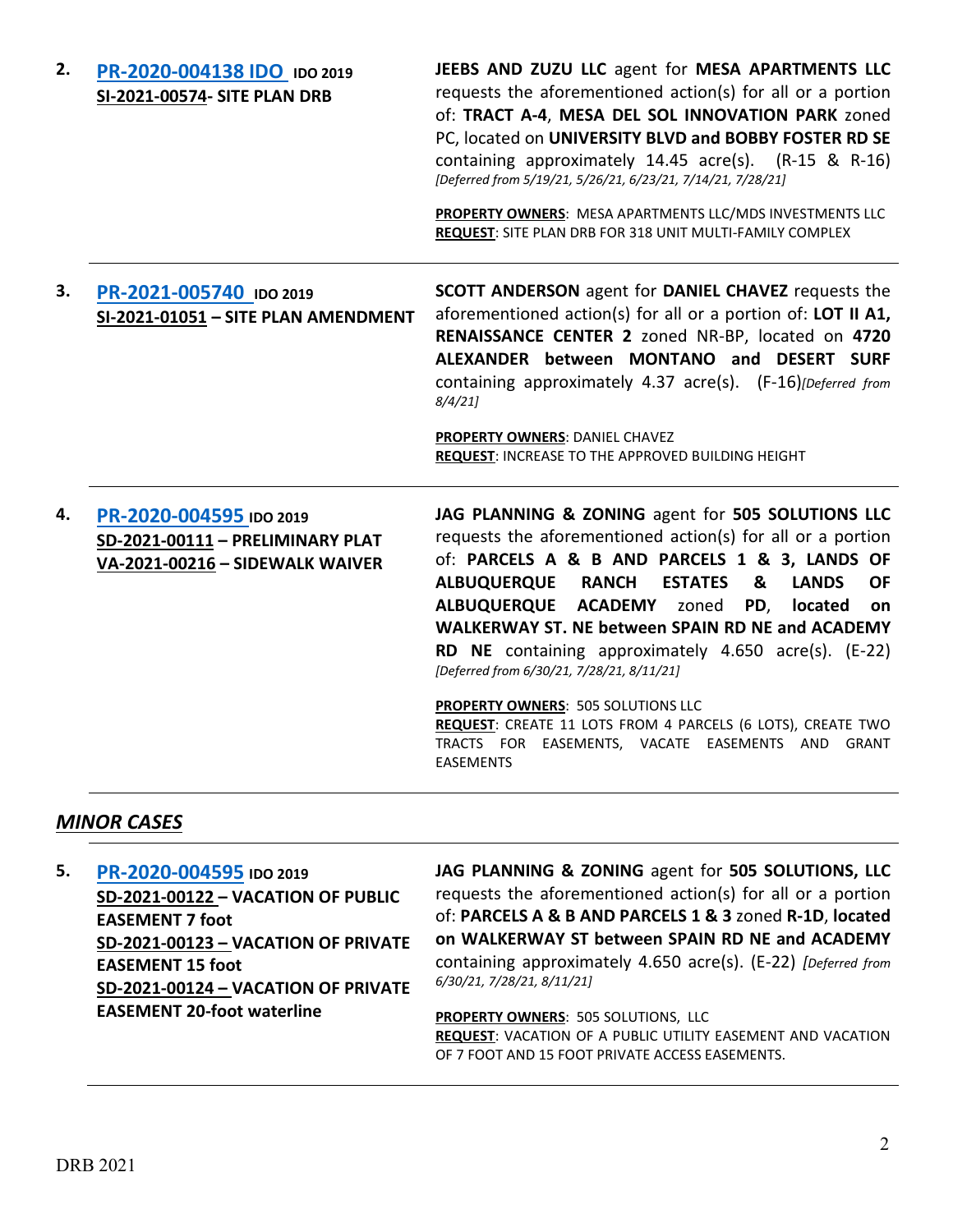| 6. | PR-2019-002253 IDO 2019<br>SD-2021-00140 - PRELIMINARY/FINAL<br><b>PLAT</b><br><b>Sketch plat 8-19-2020</b>                                                   | JUANITA GARCIA - JAG PLANNING AND ZONING agent for<br>OLD TOWN PLAZA, LLC C/O JOYCE T. BATTAGLIA requests<br>the aforementioned action(s) for all or a portion of: TRACT<br>B, LANDS OF CASA DE ARMIJO, LA PLACITA PATIO<br>MARKETS AND PLAZA HACIENDA zoned MX-T, located at<br>302 SAN FELIPE between MOUNTAIN RD NW and CENTRAL<br>containing approximately 2.17<br><b>AVE</b><br><b>NW</b><br>$\text{acre}(s)$ .<br>$(J-13)$ [Deferred from 7/21/21]<br>PROPERTY OWNERS: OLD TOWN PLAZA. LLC<br><b>REQUEST: SUBDIVIDE EXISTING TRACT INTO 2 SEPARATE TRACTS</b> |
|----|---------------------------------------------------------------------------------------------------------------------------------------------------------------|---------------------------------------------------------------------------------------------------------------------------------------------------------------------------------------------------------------------------------------------------------------------------------------------------------------------------------------------------------------------------------------------------------------------------------------------------------------------------------------------------------------------------------------------------------------------|
| 7. | PR-2021-005222 IDO 2019<br>SI-2021-01237 - EPC SITE PLAN<br><b>SIGN OFF</b>                                                                                   | <b>TIERRA WEST, LLC agent for WESTERN HIILS INVESTMENTS</b><br>LLC requests the aforementioned action(s) for all or a<br>portion of: TRACT C-4-A PLAT OF TRACTS C3A, C3B, C3C,<br>C4A, SEVEN BAR RANCH zoned NR-BP, located at 3615<br>HWY 528 between CALLE CUERVO NW and HWY 528<br>containing approximately 1.99 acre(s). (A-14)<br>PROPERTY OWNERS: WESTERN HILLS INVESTMENTS LLC<br>REQUEST: FINAL SIGN OFF OF EPC SITE PLAN                                                                                                                                   |
| 8. | PR-2021-005657 IDO 2020<br>VA-2021-00324 - SIDEWALK WAIVER                                                                                                    | <b>LAURA DURR</b> requests the aforementioned action(s) for all<br>or a portion of: BLOCK 1, LOTS 7-9, WINTERWOOD PARK<br>zoned, located at 616 AUTUMNWOOD PL SE between<br>AUTUMNWOOD PL and WINTERWOOD WAY containing<br>approximately .7 acre(s). (L-23)<br>PROPERTY OWNERS: LAURA DURR<br><b>REQUEST: WAIVE REQUIREMENT FOR A SIDEWALK</b>                                                                                                                                                                                                                      |
| 9. | PR-2021-005019 IDO 2019<br>(AKA: PR-2020-003259)<br>SD-2021-00110 - VACATION OF PUBLIC<br><b>EASEMENT</b><br>SD-2021-00109 - PRELIMINARY/FINAL<br><b>PLAT</b> | CSI - CARTESIAN SURVEY'S INC. agent for PAY AND SAVE<br>request(s) the aforementioned action(s) for all or a portion<br>of TRACT A-2, TRACT A LOTS 1-5 AND 11-17, LANDS OF<br>M.S.T & T, FURR'S PROPERTIES INC.; RIVERA PLACE, zoned<br>MX-M, located at 4701 4TH ST NW between GRIEGOS RD<br>NW and PALO DURO AVE NW, containing approximately<br>3.3677 acre(s). (F-14)[Deferred from 6/9/21, 6/16/21, 6/30/21, 7/14/21,<br>7/21/21<br><b>PROPERTY OWNERS: PAY AND SAVE, INC</b>                                                                                  |
|    |                                                                                                                                                               | REQUEST: COMBINE 15 EXISTING PARCELS INTO ONE PROPOSED<br>TRACT, VACATE PUBLIC EASEMENT, GRANT PUBLIC EASEMENT                                                                                                                                                                                                                                                                                                                                                                                                                                                      |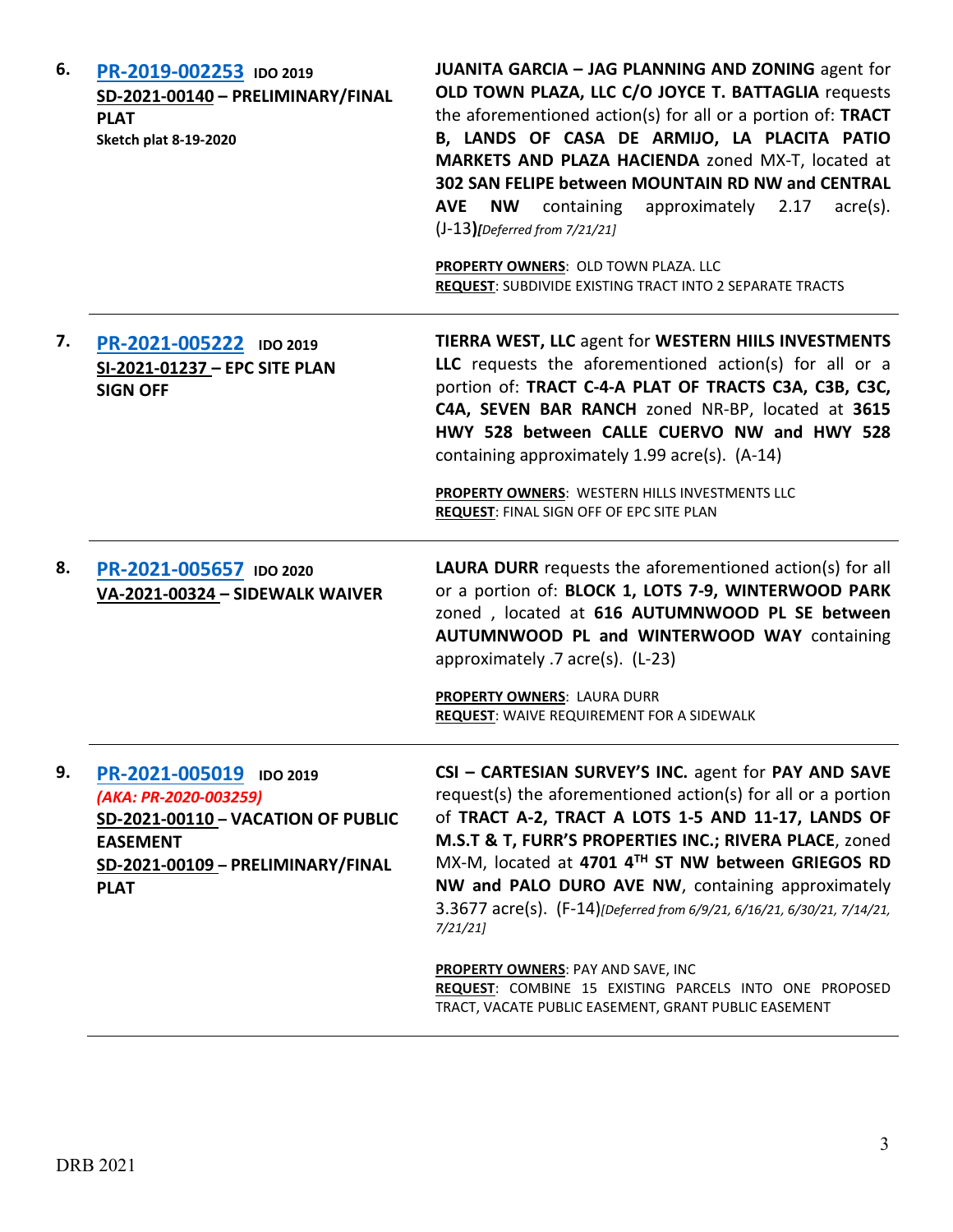| 10. | PR-2020-004256<br><b>IDO 2019</b><br>SD-2021-00141 - PRELIMINARY/FINAL<br><b>PLAT</b><br><b>Sketch plat 8-19-2020</b> | CSI - CARTESIAN SURVEYS, INC. agent for GLEN EFFERTZ<br>requests the aforementioned action(s) for all or a portion<br>of: TRACT A, LAND OF GLEN EFFERTZ zoned R-1B, located<br>at 2918 MOUNTAIN RD NW between LAGUNA SECA LANE<br>NW and MONTOYA ST NW containing approximately<br>0.8661 acre(s). (J-12) [Deferred from 7/21/21, 7/28/21, 8/4/21]<br>PROPERTY OWNERS: MELINDA GARCIA & GLEN EFFERTZ<br><b>REQUEST: REQUEST PLAT REVIEW FOR MINOR SUBDIVISION CREATING</b><br>TWO NEW TRACTS FROM ONE EXISTING TRACT, GRANT EASEMENTS<br>** AGENT REQUESTS DEFERRAL TO SEPTEMBER 1ST                                                                  |
|-----|-----------------------------------------------------------------------------------------------------------------------|-------------------------------------------------------------------------------------------------------------------------------------------------------------------------------------------------------------------------------------------------------------------------------------------------------------------------------------------------------------------------------------------------------------------------------------------------------------------------------------------------------------------------------------------------------------------------------------------------------------------------------------------------------|
| 11. | PR-2021-005009<br><b>IDO 2019</b><br>SD-2021-00091 - PRELIMINARY/FINAL<br><b>PLAT</b>                                 | WAYJOHN SURVEYING INC. agent(s) for BLAKES LOTA<br><b>BURGER LLC</b> request(s) the aforementioned action(s) for all<br>or a portion of PARCELS 6 THRU 10, ATRISCO BUSINESS<br>PARK zoned MX-M, located at NE Corner of COORS BLVD<br>and FORTUNA ROAD, containing approximately 1.3523<br>acre(s). (J-10)[Deferred from 5/19/21, 7/14/21, 8/4/21]<br>PROPERTY OWNERS: BLAKE'S LOTABURGER<br><b>REQUEST: COMBINE 5 LOTS INTO ONE LOT</b>                                                                                                                                                                                                              |
| 12. | Project # PR-2019-003084 IDO 2019<br>SD-2020-00063 - PRELIMINARY/FINAL<br><b>PLAT</b>                                 | PAULA DAL SANTO agent(s) for UNITED STATES POSTAL<br>SERVICE requests the aforementioned action(s) for all or a<br>portion of: LOTS 17A, 18A, and 19A BLOCK 11, LOTS<br>16,17,9A and a PORTION OF LOT 8A in BLOCK 13 and<br>TRACT F, TIMOTEO CHAVEZ ADDITION, zoned MX-M & NR-<br>C, located at 2505 GRACELAND DR between GRACELAND<br>DR and MORNINGSIDE DR, containing approximately 5.195<br>acre(s). (H-17)[Deferred from 3/11/20, 4/8/20, 5/6/20, 7/8/20, 9/16/20,<br>3/17/21<br>PROPERTY OWNERS: PAULA DAL SANTO, EDWARD ANLIAN and<br>UNITED STATES POSTAL SERVICE<br><b>REQUEST: LOT LINE ADJUSTMENT</b><br><b>WITHDRAWN BY THE APPLICANT</b> |

## *SKETCH PLAT*